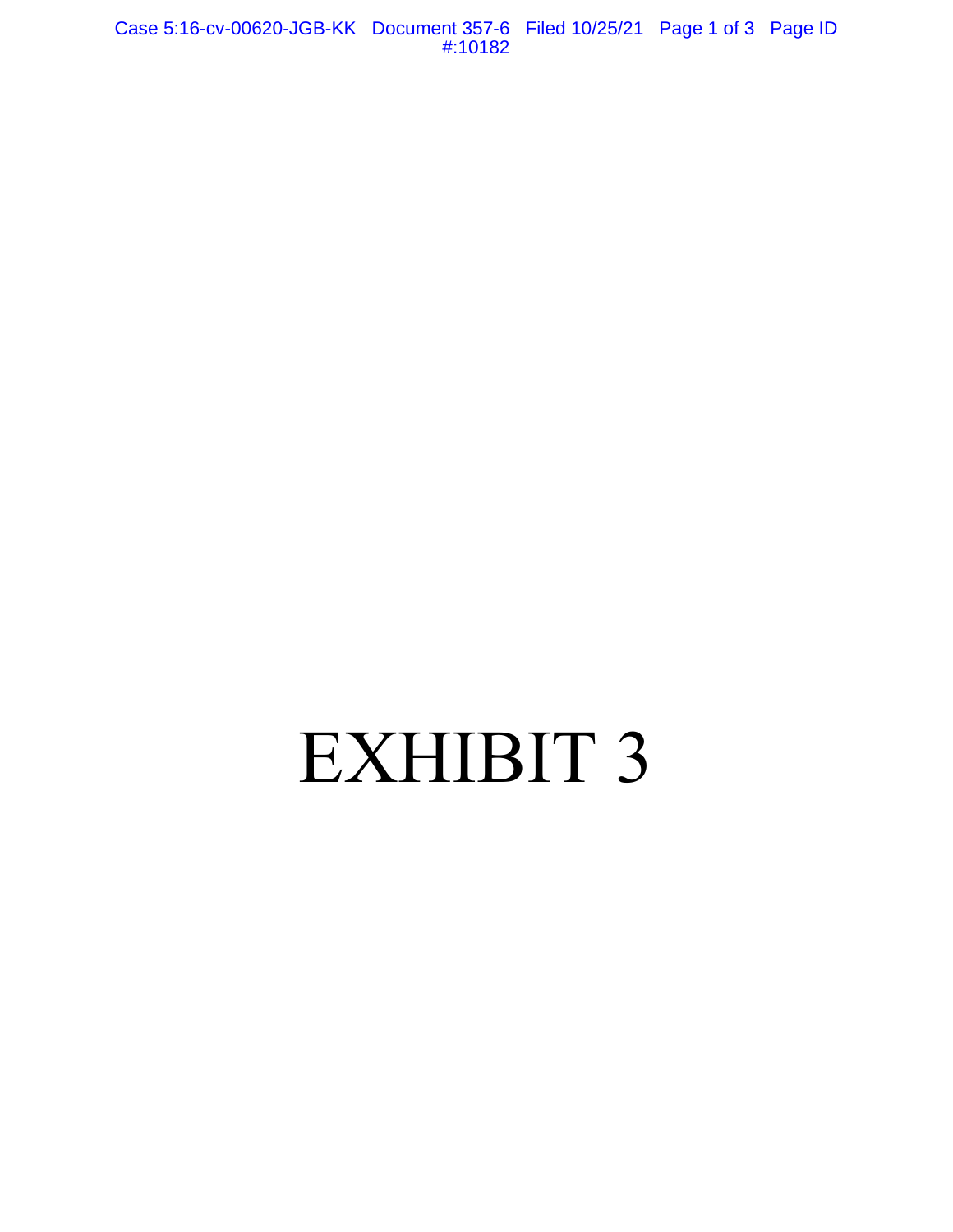## *Hernandez v. Garland*

## **Guidance and Instructions to ERO**

On October 25, 2021, the Executive Office for Immigration Review (EOIR) and U.S. Immigration and Customs Enforcement (ICE) entered into a settlement agreement (the "Settlement") with plaintiff class members in *Hernandez v. Garland*, No. 5:16-cv-0620-JGB-KK (C.D.C. April 6, 2016). The Settlement applies to all noncitizens who are or will be detained pursuant to section 236(a) of the Immigration and Nationality Act (INA), 8 U.S.C. § 1226(a), to be released on a bond set by an ICE officer within the Central District of California.

Pursuant to the Settlement, for all noncitizens detained pursuant to INA § 236(a) in the Central District of California, ICE must, when setting or reviewing the terms of a noncitizen's release: (1) consider the noncitizen's financial ability to pay a bond; (2) not set bond at a greater amount than necessary to ensure the noncitizen's appearance at all future immigration proceedings, including for removal if so ordered; and (3) consider whether the noncitizen may be released on alternative conditions of release, alone or in combination with a lower bond amount, that are sufficient to mitigate flight risk.

The following are guidelines for ICE to apply for custody determinations in light of the Settlement:

- 1. The Settlement does not alter the existing process for determining whether a noncitizen detained under INA  $\S$  236(a) is eligible for release.
	- a. Under the standard process, ICE must first determine whether the noncitizen's release would pose a danger to persons or property.
	- b. The Settlement does not require ICE to release any INA  $\S 236(a)$  detainee for whom it has determined that the noncitizen's release would pose a danger to persons or property. *See* 8 C.F.R. § 236.1(c)(8); *Matter of Urena*, 25 I&N Dec. 140 (BIA 2009).
- 2. If ICE determines that a noncitizen detained pursuant to INA  $\S 236(a)$  would not pose a danger to persons or property if released, ICE will then determine whether the noncitizen is a flight risk. ICE may continue to rely on the non-exhaustive list of factors set forth in *Matter of Guerra*, 24 I&N Dec. 37 (BIA 2006), and any other provision of law as appropriate, to assess a noncitizen's flight risk.
- 3. If ICE determines there is a flight risk, ICE will then determine whether there is an amount of bond, other conditions of release, or combination of bond and other conditions that would sufficiently mitigate the risk of flight.
	- a. In making the determination for a noncitizen's eligibility for release, ICE will consider the noncitizen's financial ability to pay a bond and consider whether other conditions of release, or a combination of lower bond and other conditions, can sufficiently mitigate the risk of flight.